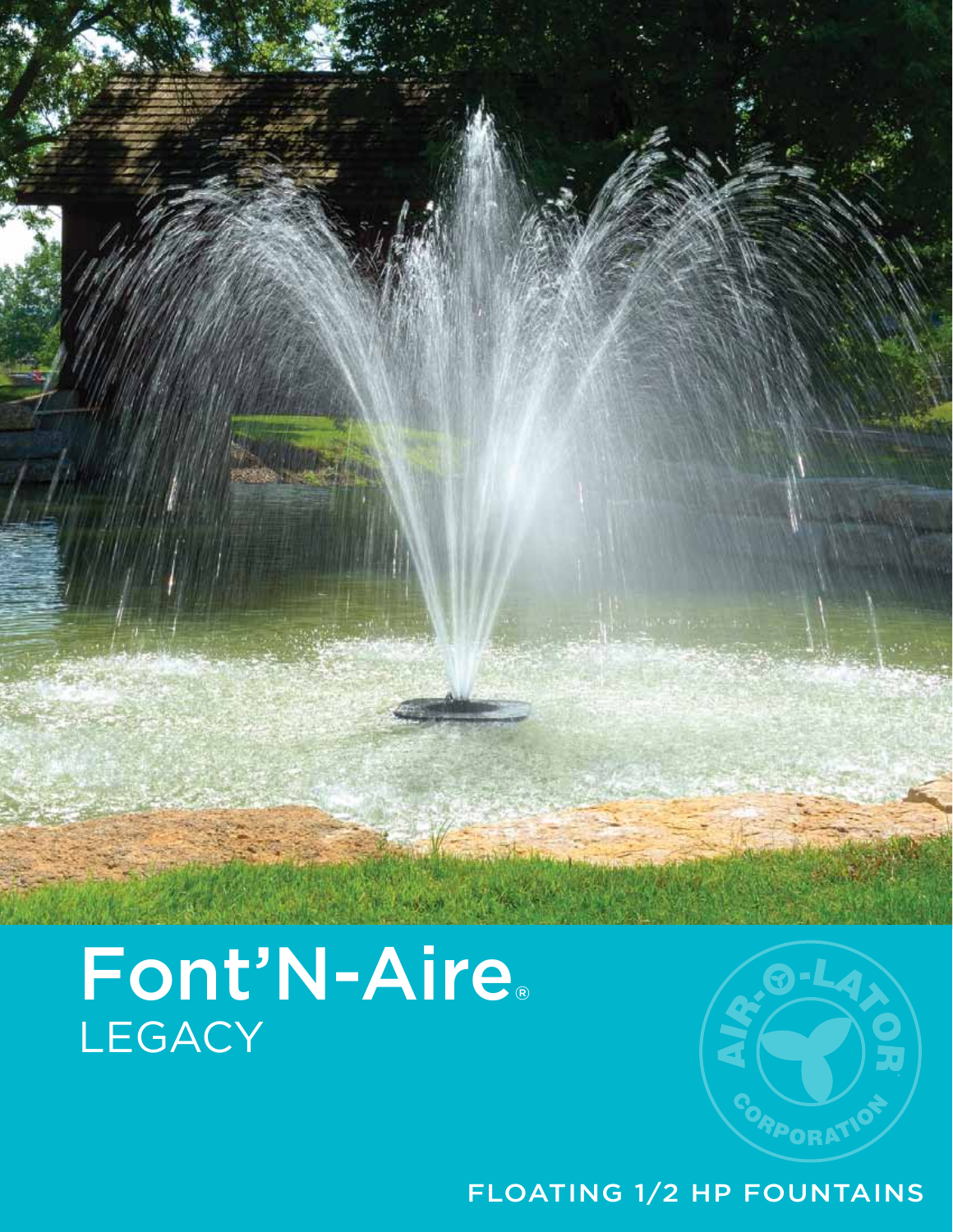### LEGACY AT A GLANCE



#### **HOW IT WORKS**

The Font'N-Aire Legacy fountain line has five major components:

FLOAT - constructed of rugged polyethylene molded plastic with UV inhibitors and filled with non-hygroscopic pressure molded polystyrene foam, measuring 24" x 24" with only 3" in thickness.

SUPPORT CHAMBER - holds the fountain in place on the flotation device.

POWER DRIVE ASSEMBLY - motor mount, centrifugal pump, nozzle and a motor.

ELECTRICAL SERVICE CABLE ASSEMBLY - 100' (standard) of AWG# 12/3 submersible cable.

TIMER - 24-hour time clock with multiple off/on trippers.

Air-O-Lator exclusively uses the Franklin Electric submersible motor on all fountain lines. The water cooled and lubricated motor is specially designed for lake and pond fountain applications and is environmentally safe.

The CENTRIFUGAL PUMP DISPLAY FOUNTAIN's unique center discharge pump design keeps the shaft of the submersible motor and the discharge in a vertical position. This allows the entire weight of the fountain to remain in the center of the float. This also makes the fountain easy to install and remove from the float without special mounting brackets or hardware. Our centrifugal pump design produces high pressure, which creates terrific heights and displays using far less horsepower compared to other fountain equipment. This fountain should only be used for aesthetics because the volume of water being pumped into the air is not enough to be considered an aerating device by oxygen transfer testing and Air-O-Lator's standards.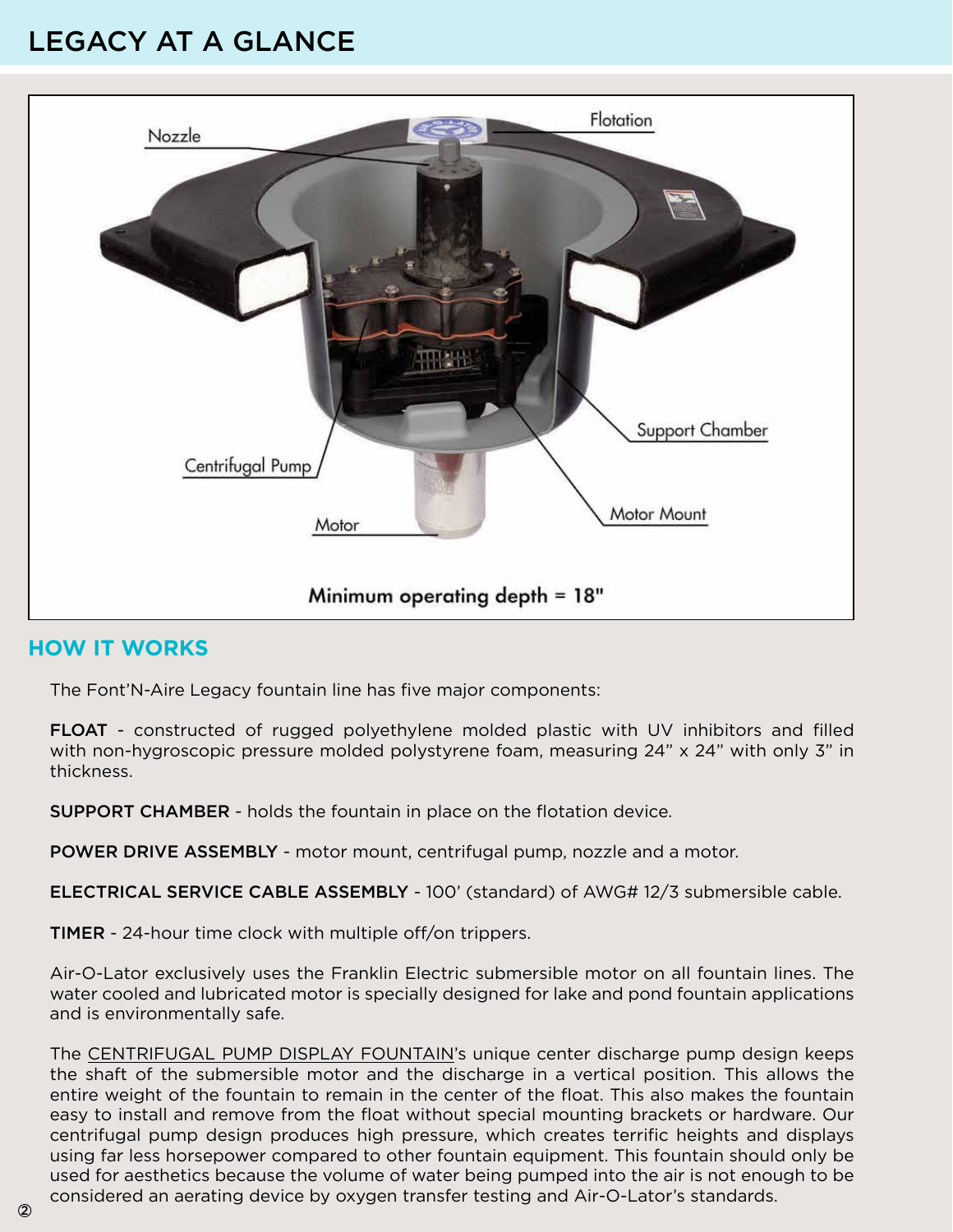#### SPRAY PATTERNS AND PERFORMANCE DATA

#### **LEGACY DISPLAY FOUNTAIN**

PART NO. 96LG5115100

#### NOZZLE A WITHOUT CENTER JET NOZZLE A WITH CENTER JET

|                             | <b>STANDARD VOLUME</b> |                                 | <b>STANDARD VOLUME</b> |                |  |
|-----------------------------|------------------------|---------------------------------|------------------------|----------------|--|
|                             | <b>AVG HT</b>          | $\mathcal{A}'$                  | AVG HT                 | 6'             |  |
|                             | <b>AVG DIA</b>         | 12'                             | <b>AVG DIA</b>         | $\sqrt{11'}$   |  |
|                             | <b>GPM</b>             | 80                              | <b>GPM</b>             | 80             |  |
|                             |                        |                                 |                        |                |  |
|                             | <b>REDUCED VOLUME</b>  |                                 | <b>REDUCED VOLUME</b>  |                |  |
|                             | AVG HT                 | $2^{\prime}$                    | <b>AVG HT</b>          | $\mathcal{Z}'$ |  |
|                             | <b>AVG DIA</b>         | 6'                              | <b>AVG DIA</b>         | 5'             |  |
|                             | <b>GPM</b>             | 40                              | <b>GPM</b>             | 40             |  |
| NOZZLE B WITHOUT CENTER JET |                        | <b>NOZZLE B WITH CENTER JET</b> |                        |                |  |

| <b>STANDARD VOLUME</b> |     | <b>STANDARD VOLUME</b> |                |  |
|------------------------|-----|------------------------|----------------|--|
| AVG HT                 | 9'  | AVG HT                 | $\mathbf{Q}$   |  |
| <b>AVG DIA</b>         | 16' | <b>AVG DIA</b>         | 16'            |  |
| <b>GPM</b>             | 80  | <b>GPM</b>             | 80             |  |
|                        |     |                        |                |  |
| <b>REDUCED VOLUME</b>  |     | <b>REDUCED VOLUME</b>  |                |  |
| AVG HT                 | 4'  | AVG HT                 | $\mathcal{A}'$ |  |
| <b>AVG DIA</b>         | 8'  | <b>AVG DIA</b>         | 8'             |  |
| <b>GPM</b>             | 40  | <b>GPM</b>             | 40             |  |
|                        |     |                        |                |  |

The Legacy performance characteristics can be modified for smaller areas. Simply remove the nozzle and plenum from the pump and insert the Flow Reduction Disc (FRD) into the plenum and reattach to the pump. The FRD reduces the spray pattern height and diameter by restricting the volume of water introduced into the nozzle.

#### **ADVANTAGES:**

- Stainless steel Franklin Electric water cooled and lubricated motor
- Eco-friendly motor (no oil required)
- Four spray patterns
- Flow Reduction Disc (FRD) to modify spray pattern height and diameter
- Modular design for ease of installation and service
- Time clock to control off/on operation
- Can be fitted with aftermarket nozzles
- 100' power cord
- Electric Leakage Circuit Interrupter (ELCI) for electrical safety (US only)
- Lightweight Total shipping weight is 58 lbs.
- One-year warranty
- Backed by our outstanding customer service